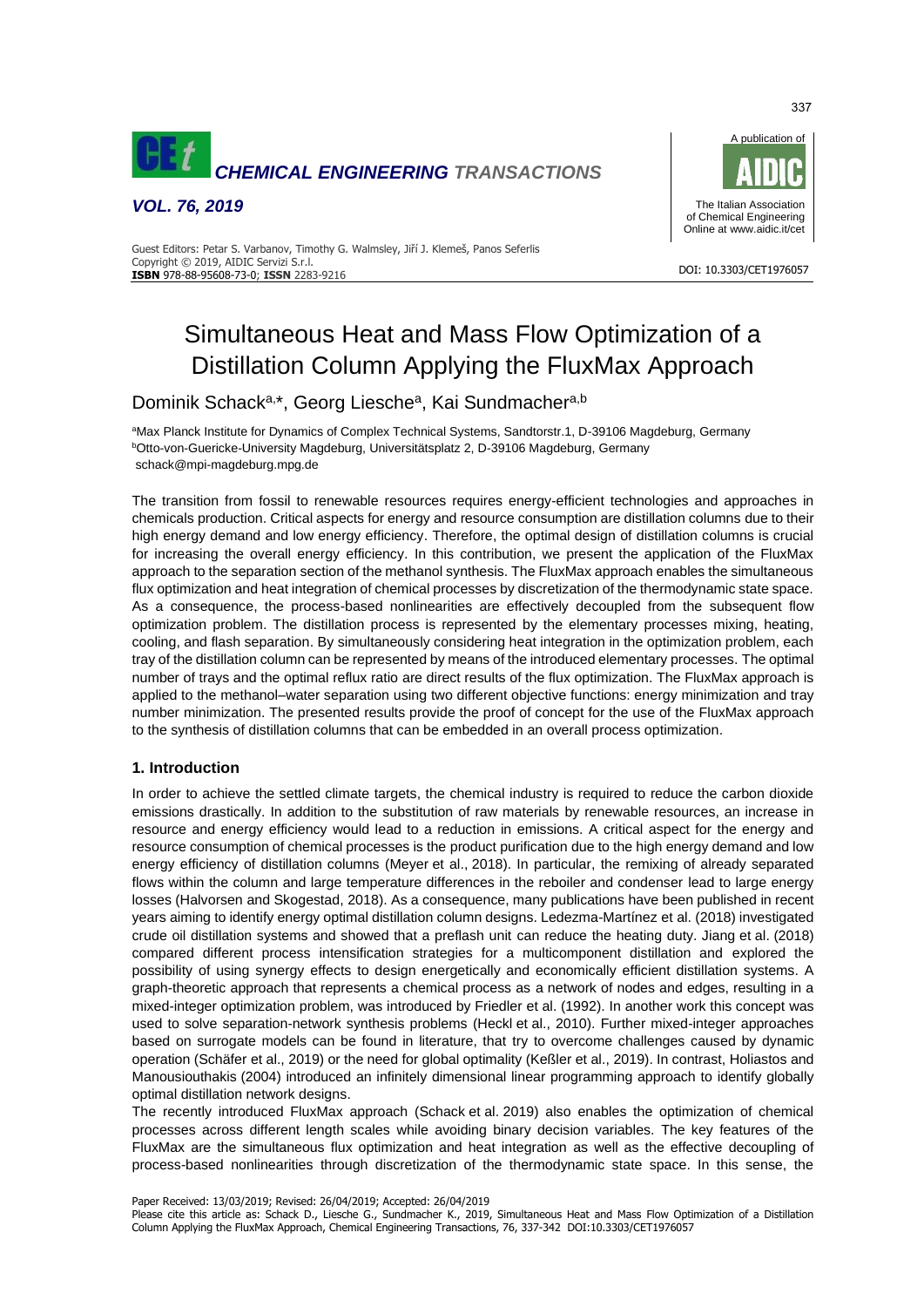methodology of the network approach, which was introduced and further developed in Schack et al. (2016) and Schack et al. (2018), on the one hand, and the decoupling strategy applied in Liesche et al. (2018), on the other hand, can be seen as the basis of the FluxMax approach.

In the present contribution, the FluxMax approach is applied to the separation of methanol–water mixtures by distillation. The elementary processes of mixing, heating, cooling, and flash separation are introduced for the representation of single column trays, which enables the modeling of the entire distillation column (Figure 1).



*Figure 1: Illustration of the overall distillation process and single tray fluxes* 

## **2. FluxMax approach**

The key idea of the FluxMax approach is to decouple process-based nonlinearities from the subsequent flow optimization problem by discretization of the thermodynamic state space. The introduction of nodes allows the representation of a chemical process as a directed graph. The FluxMax approach can be divided into three steps as shown in Figure 2: i) discretization of the thermodynamic state space, ii) modeling of the transitions between discrete state points, and iii) simultaneous flow optimization and heat integration.

Using the methanol synthesis process as an example, the FluxMax approach has so far been successfully applied to different levels of the chemical process hierarchy: on the i) plant level for the systematic analysis of different feedstock and energy sources (Schack et al., 2018), ii) process level for identifying energy-optimal overall process configurations that outperform configurations identified in a sequential procedure (Schack et al., 2019), iii) process unit level for optimizing the compressor cascade and reactor part (Liesche et al., 2018). Furthermore, the FluxMax approach was applied to the high energy consuming hydrogen cyanide process and it was shown that a combination of different reactor and recycling strategies strongly reduces the variable cost and increases the resource efficiency (Liesche et al., 2019).

### **2.1 Digraph representation of distillation process**

In case of an isobaric distillation process, the thermodynamic state space is described by the thermodynamic coordinates temperature T and molar compositions  $x_{\alpha}$  of the components  $\alpha$ . Three types of nodes are introduced: thermodynamic substance nodes (TSN)  $M_i \in \mathcal{M}$ , elementary process nodes (EPN)  $E_i \in \mathcal{E}$ , and utility nodes (UN)  $U_l \in \mathcal{U}$ , where  $\mathcal{M}, \mathcal{E}$  and  $\mathcal{U}$  denote the sets of all TSNs, EPNs, and UNs, respectively.



*Figure 2: Illustration of FluxMax approach for distillation column design*

A TSN is a discrete state point in the thermodynamic state space  $(T, x)$  and thus corresponds to a specific chemical mixture at distinct temperature and composition. The transition from one TSN  $M_i$  to another  $M_{i+1}$ indicates a change of at least one thermodynamic coordinate, which is facilitated by the EPN  $\rm E_{\it j}$ . For each EPN, a stoichiometric equation with generalized stoichiometric coefficients  $\chi^{(M_i)}_{(E_j)}$  is introduced, which expresses the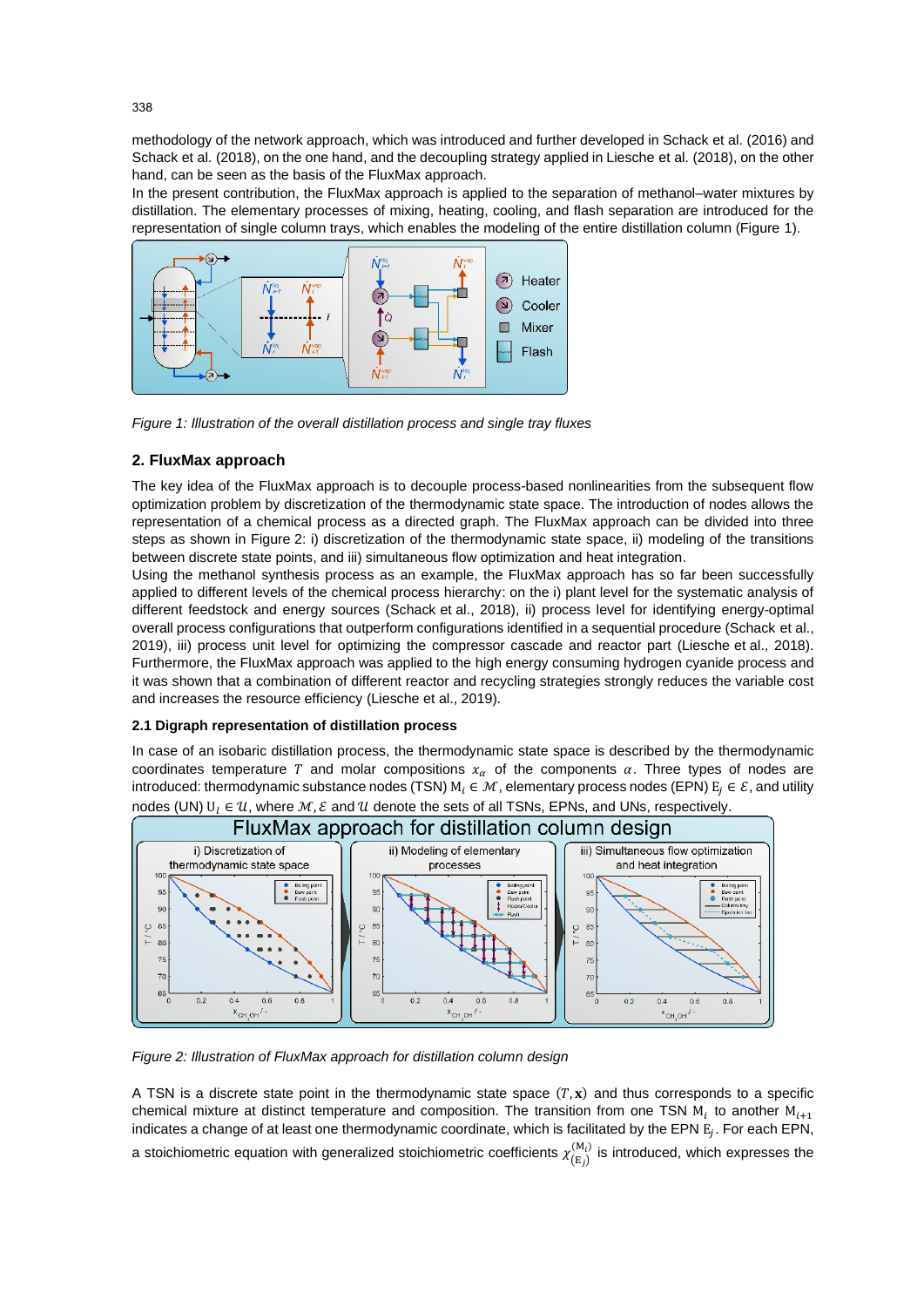molar change of  $M_i$  during its transition through  $E_j$ . According to Figure 2, two types of EPN are required, corresponding to the elementary processes of heating/cooling and flash separation. It is important to mention that no unique EPN is required for the mixing process as only mixtures with identical thermodynamic coordinates are mixed. Thus the TSNs itself can be considered as mixers. The stoichiometric coefficients for heating and cooling equal unity and minus unity  $(M_1 \rightarrow M_2)$ , respectively, as the number of moles remains constant. The stoichiometric equation for each elementary flash separation process  $\mathrm{S}_j$  is given as follows:

$$
M_1 \longrightarrow \chi_{(S_j)}^{(M_2)} M_2 + \chi_{(S_j)}^{(M_3)} M_3 \quad \forall S_j \in \mathcal{E}
$$
\n
$$
\tag{1}
$$

The stoichiometric coefficients  $\chi_{(S_j)}^{(M_i)}$  are determined by the following equation system, where  $x_{\alpha,F}$  denotes the molar composition of  $\alpha$  of the flash inlet flux, and  $x_{\alpha,B}$ ,  $x_{\alpha,D}$  denote the corresponding compositions at the boiling (B) and dew (D) curve at flash temperature:

$$
x_{\alpha,F} = \chi_{(S_j)}^{(M_2)} x_{\alpha,B} + \chi_{(S_j)}^{(M_3)} x_{\alpha,D}
$$
 (2)

$$
1 = \chi_{(S_j)}^{(M_2)} + \chi_{(S_j)}^{(M_3)}
$$
(3)

In addition, a generalized process extent number (PEN)  $\dot{\Gamma}_{(E_j)}$  is introduced for each EPN, which serves as measure of the process extent. Since  $\dot{\Gamma}_{(E_j)}$  equals zero if  $E_j$  is inactive, the PEN also determines active EPNs in the subsequent optimization problem. The third class of nodes, the UNs  $U_l$ , are introduced for two reasons. First, the UNs provide the external heating and cooling duty at predefined temperature levels. Secondly, the UNs enable simultaneous heat integration as an integral part of the optimization problem by introducing additional inequality constraints as described in 2.3.

#### **2.2 Conservation laws of the distillation process**

Steady state behavior is assumed, which results in no accumulation of mass and/or energy within the nodes. Table 1 shows the mass- and energy balances for the three nodes introduced above.

| Node                                 | Mass balances                                                                                                                                                             | Energy balances                                                                                                                                                                                                                                                                                |
|--------------------------------------|---------------------------------------------------------------------------------------------------------------------------------------------------------------------------|------------------------------------------------------------------------------------------------------------------------------------------------------------------------------------------------------------------------------------------------------------------------------------------------|
| TSN<br>$\forall M_i \in \mathcal{M}$ | $0 = \sum_{i} sgn\left(\chi_{(E_i)}^{(M_i)}\right) \dot{N}_{(E_i)}^{(M_i)} + \dot{N}_{\text{ext,in}}^{(M_i)} - \dot{N}_{\text{ext,out}}^{(M_i)}$<br>$E_i \in \mathcal{E}$ | $\overline{\phantom{a}}$                                                                                                                                                                                                                                                                       |
| EPN<br>$\forall E_i \in \mathcal{E}$ | $0 = -sgn\left(\chi_{(E_i)}^{(M_i)}\right) \dot{N}_{(E_i)}^{(M_i)} + \chi_{(E_i)}^{(M_i)} \dot{\Gamma}_{(E_j)}$                                                           | $0 = \, \sum \, \dot{Q}_{\mathrm{(E}_j)}^{(\mathrm{U}_l)} - \, \sum \, \dot{Q}_{(\mathrm{U}_l)}^{(\mathrm{E}_j)} + \varphi_{(\mathrm{E}_j)}^{\mathrm{out}} \dot{\Gamma}_{(\mathrm{E}_j)} - \varphi_{(\mathrm{E}_j)}^{\mathrm{in}} \dot{\Gamma}_{(\mathrm{E}_j)}$<br>$U_1 \in U$<br>$U_1 \in U$ |
| UN<br>$\forall U_l \in \mathcal{U}$  |                                                                                                                                                                           | $0 = \; \sum \; \mathcal{Q}^{\text{(E}_j)}_{(\text{U}_l)} - \; \sum \; \mathcal{Q}^{\text{(U}_l)}_{\text{(E}_j)} + \mathcal{Q}^{\text{ext,in}}_{(\text{U}_l)} - \mathcal{Q}^{\text{ext,out}}_{(\text{U}_l)}$<br>$U_1 \in U$<br>$U_1 \in U$                                                     |

*Table 1: Conversion laws for introduced nodes*

The TSNs distribute mixtures with the same thermodynamic state within the chemical process network. Consequently, a TSN is connected by internal mass fluxes  $\dot N_{\left(\mathrm{E}_f\right)}^{\left(M_i\right)}$  $\binom{M_i}{r}$  corresponding to the input- or output fluxes of EPNs, and by external fluxes that correspond to initially provided reactants or the final product. No energy balances are required for TSNs as the thermodynamic state of all fluxes interacting with  $M_i$  is by definition identical, i.e. a mixture of the same composition but different temperature results in different TSNs.

The chemical transition within the thermodynamic state space takes place via the EPNs. As a result, energy balances are formulated in addition to mass balances. The molar ratio of outlet and inlet fluxes is determined by the generalized stoichiometric coefficient  $\chi_{(E_j)}^{(M_i)}$  and the extent of the elementary process is described by the

generalized process extent number (PEN)  $\dot{\Gamma}_{\rm (E_{\it j})}$ . The heat fluxes  $\dot{Q}_{\rm (E_{\it j})}^{(\rm U_{\it l})}$  $\binom{(\mathrm{U}_l)}{(\mathrm{E}_j)}$  and  $\dot{Q}^{\mathrm{(E}_j)}_{(\mathrm{U}_l)}$  connect an EPN to an UN and are dependent on the specific heating duty  $\varphi_{(E_j)}^{in}$  or specific cooling duty  $\varphi_{(E_j)}^{out}$ . These specific duties are calculated a priori, e.g. by nonlinear equations of state. While the superscripts of the fluxes denote the origin node, the subscript denotes the destination node.

The utility nodes do not interact with mass fluxes, but only with heat fluxes. In addition to the external fluxes corresponding to the external heating  $\dot Q_{({\rm U}_l)}^{\rm ext,in}$  and cooling fluxes  $\dot Q_{({\rm U}_l)}^{\rm ext,out}$ , the internal fluxes  $\dot Q_{({\rm U}_l)}^{({\rm E}_j)}$  and  $\dot Q_{({\rm E}_j)}^{({\rm U}_l)}$  $\binom{U_l}{E}$  provide the heating and cooling internally, as presented in the following section.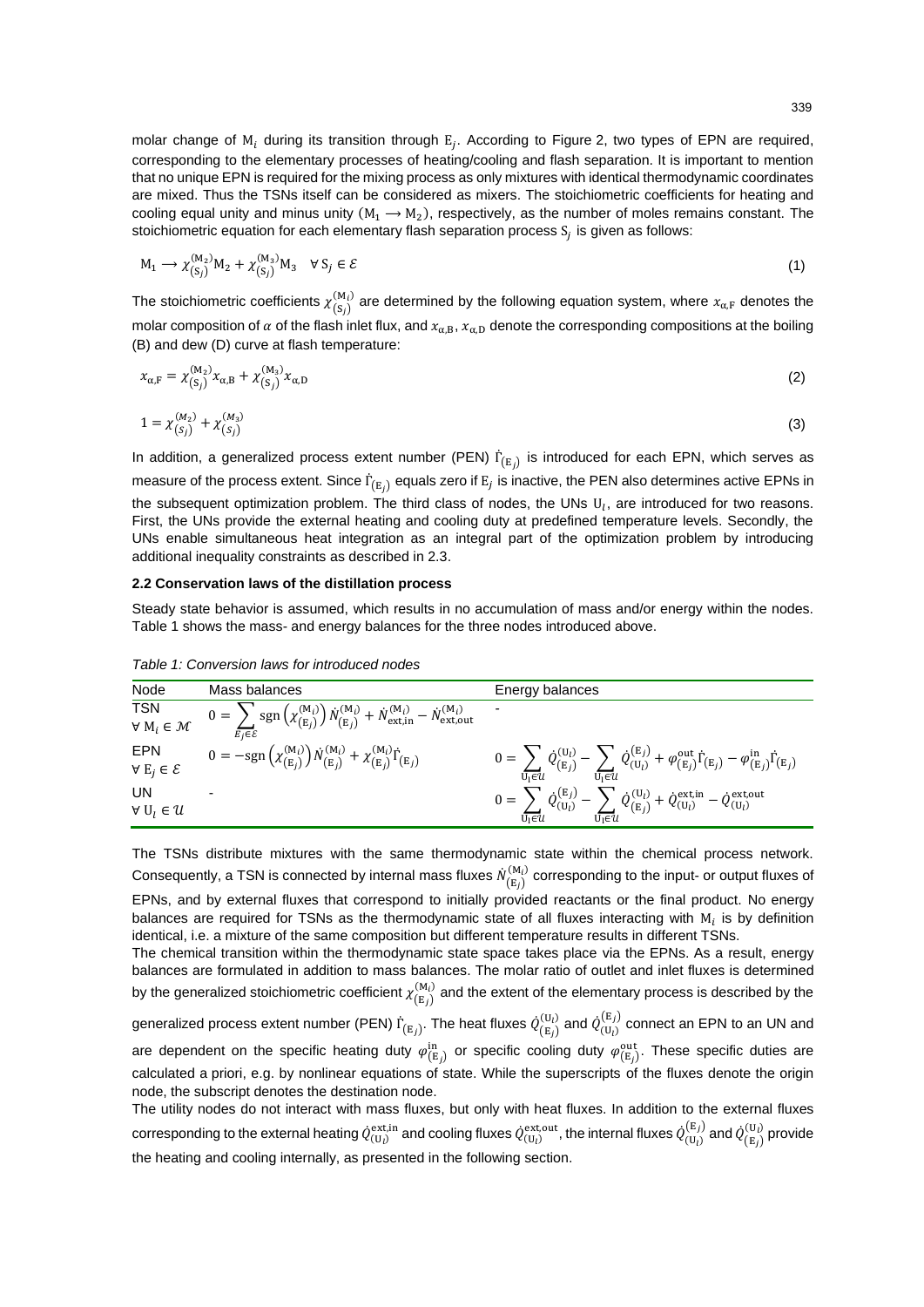#### **2.3 Heat integration**

In this work the heat integration model derived in Schack et al. (2019) is used. In addition to the external heating and cooling supply, the UNs also enable heat integration. Therefore, an UN is introduced for each discrete flash temperature corresponding to a single column tray, as shown in Figure 3. If no minimum temperature difference is considered – justified by the direct mixing of hot and cold flows in distillation columns – two inequalities are sufficient to limit the heat fluxes transferred from hot streams to the utilities (Eq(4)) or from utilities to the cold streams (Eq(5)), respectively. Here,  $T_i^{util}, T_{in}^{(E_j)}, T_{out}^{(E_j)}$  denote the temperatures of *i*-th utility and the inlet and outlet temperatures of the corresponding cold or hot stream. In addition,  $\mathcal{K}_m^{\text{util}}$  denotes the m-th row of the set of all possible permutations of the interacting utilities  $\mathcal{K}^{\text{util}}$  as derived in Schack et al. (2019).

$$
0 \leq \frac{T_{\text{in}}^{(\text{E}_j)} - \min(T_k^{\text{util}})}{T_{\text{in}}^{(\text{E}_j)} - T_{\text{out}}^{(\text{E}_j)}} \varphi_{(\text{E}_j)}^{\text{out}} \Gamma_{(\text{E}_j)} - \sum_{k \in \mathcal{K}_m^{\text{util}}} Q_{(U_l)}^{(\text{E}_j)} \ \forall \mathcal{K}_m^{\text{util}} \tag{4}
$$

$$
0 \leq \frac{\max(T_k^{\text{util}}) - T_{\text{in}}^{(E_j)}}{T_{\text{out}}^{(E_j)} - T_{\text{in}}^{(E_j)}} \varphi_{(E_j)}^{\text{in}} \dot{\Gamma}_{(E_j)} - \sum_{k \in \mathcal{K}_m^{\text{util}}} \dot{Q}_{(E_j)}^{(U_l)} \ \forall \ \mathcal{K}_m^{\text{util}} \tag{5}
$$



*Figure 3: Illustration of heat integration model*

### **2.4 Objective functions**

All balances and inequalities presented in 2.2 and 2.3 are linear in terms of the fluxes  $\phi = (\dot{N}, \dot{Q}, \dot{\Gamma})$  and serve as constraints in the optimization problem. The general form of an optimization problem with linear constraints is given in Eq(6). Herein,  $A$  and  $b$  denote the coefficient matrix and solution vector resulting from the conservation laws (Table (1)) and inequalities (Eqs.(4)-(5)). The lower  $\varphi_{\rm lb}$  and upper bounds  $\varphi_{\rm ub}$  limit the fluxes and are set with regard to the chosen scenario.

$$
\min_{\varphi} f(\varphi) \n\text{s.t.} \quad A\varphi \leq b \n\varphi_{\text{lb}} \leq \varphi \leq \varphi_{\text{ub}}
$$
\n(6)

Two different objective functions  $f$  are introduced in the following: minimization of i) energy, and ii) number of column trays. The first objective function seeks to identify energy optimal column designs and minimize the sum of external heating and cooling duties:

$$
f^{I}(\boldsymbol{\varphi}) = \sum_{\mathbf{U}_{\mathbf{l}} \in \mathcal{U}} \dot{Q}_{(\mathbf{U}_{l})}^{\text{ext,in}} + \sum_{\mathbf{U}_{\mathbf{l}} \in \mathcal{U}} \dot{Q}_{(\mathbf{U}_{l})}^{\text{ext,out}} \tag{7}
$$

In contrast to the first objective function  $f^I$ , which seeks for energy efficiency, the minimization of the number of trays can be seen as a measure of the capital cost of the column and thus as an economic efficiency. The number of trays is minimal if the liquid reflux stream from the condenser to the top tray is maximized. According to the FluxMax approach, this liquid reflux stream corresponds to the sum of all liquid fluxes that are heated at the lowest flash temperature under consideration  $\dot N^{\rm liq,top}_{({\rm D}_j)}$  by means of the heaters  ${\rm D}_j\in\mathcal E.$ 

$$
f^{\text{II}}(\mathbf{\varphi}) = -\sum_{\text{D}_j \in \mathcal{E}} \dot{N}_{\text{(D}_j)}^{\text{liq,top}} \tag{8}
$$

A key parameter of distillation columns is the reflux ratio  $r$ , which is defined as ratio between liquid reflux stream from the condenser and the total top product stream  $\dot{N}_{\text{top}}$ :

$$
r = \sum_{\mathbf{D_j} \in \mathcal{E}} \dot{N}_{(\mathbf{D}_j)}^{\text{liq,top}} / \dot{N}_{\text{top}} \tag{9}
$$

340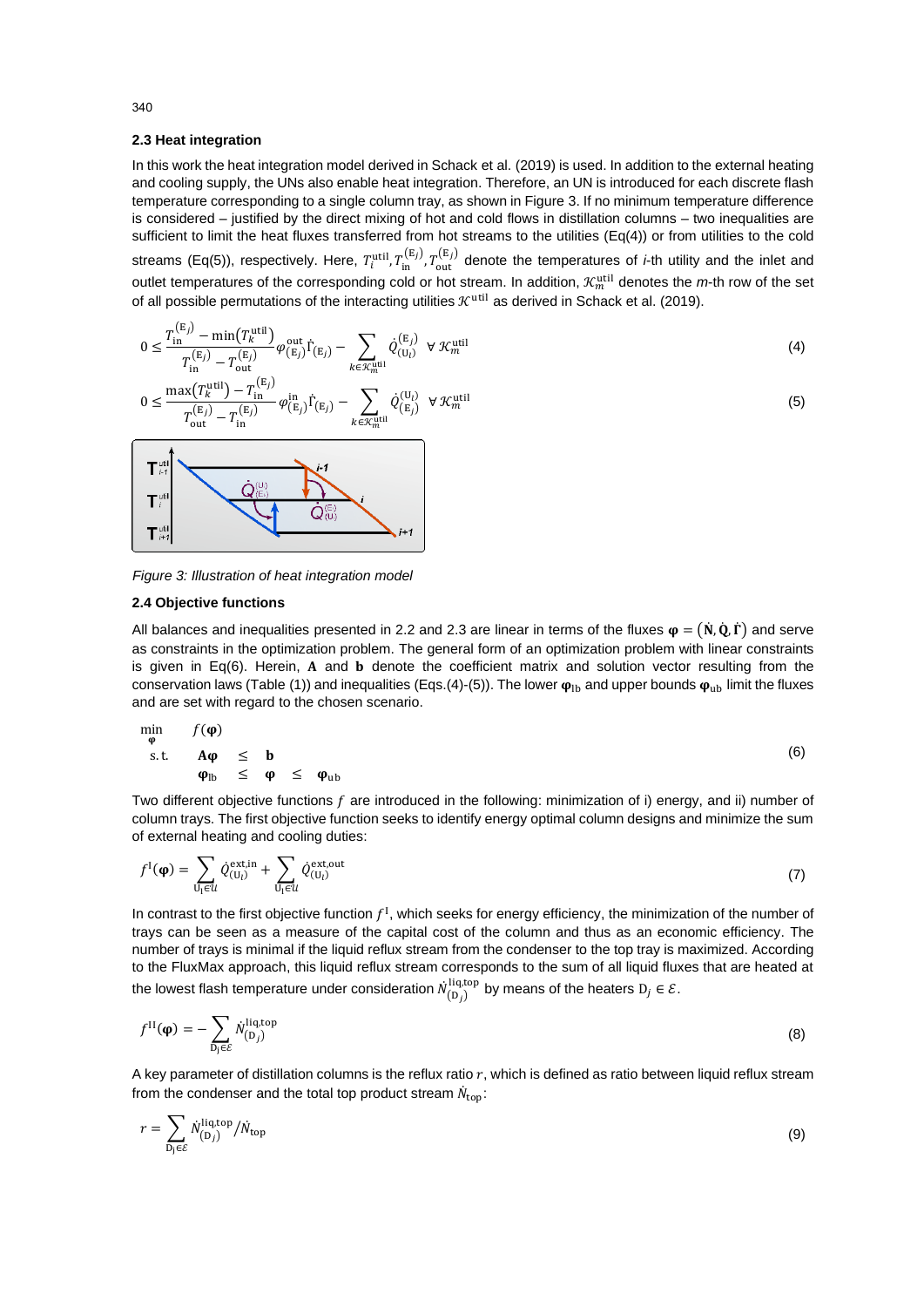#### **3. Results**

In the case study under consideration, a 50/50 feed mixture of methanol and water is to be separated at a constant pressure of  $p=1$  bar. The molar fraction of methanol is fixed at  $x_{CH_3OH}^{top}=0.926$  at the top of distillation column and  $x_{CH_3OH}^{bot} = 0.167$  at the bottom, and the temperature conditions are as follows:  $T^{feed} = 80 °C$ ;  $T^{top} =$ 70 °C;  $T^{bot} = 90$  °C. The feed and product specifications are shown in Figure 4 as magenta and green dots. The thermodynamic state space is discretized within the feasible region determined by the vapor-liquid equilibrium. In the following, only a coarse discretization of the flash temperatures – 2 °C-steps between top and bottom temperature – is chosen to better illustrate the optimal pathway. Ideal conditions are assumed to calculate the specific heating duty  $\varphi_{\rm (E_{f})}^{\rm in}$  or specific cooling duty  $\varphi_{\rm (E_{f})}^{\rm out}$  by evaluating the enthalpy differences between discrete TSNs. Figure 4 shows the optimal pathway along the thermodynamic state space for the defined case study depending on the selected objective function



*Figure 4: Optimal pathway within the thermodynamic state space for the two objective functions*

The left-hand sides (Figure 4 A and C) show the optimal flux network resulting directly from the optimization and the right-hand sides (Figure 4 B and D) are obtained by calculation of the mixing point of each tray that result from all fluxes entering a distinct tray. The results for the minimization of the total energy duty (Eq(7)) are illustrated only once in Figure 4 A and B. It can be seen that the total energy duty is minimized if the number of separation trays equals the maximum number of possible flash steps (9+2). As a consequence, the operating line (cyan dashed line) is near the boiling point curve in the stripping section of the column and near the dew point curve in the rectifying section. The total energy duty is 35.7 kW/molfeed and the reflux ratio equals 0.27. In contrast, the minimization of the trays leads to four separation steps: 2 trays, 1 reboiler and 1 condenser. In this case, however, the separation requires a reflux ratio of 22.45 and a total energy duty of 328.2 kW/mol $_{\text{feed}}$ . The resulting operation line has the shape of a zigzag curve with alternating flash points close to the boiling point and dew point curve.

While the minimization of the energy duty corresponds to minimizing the operating cost, the minimization of trays seeks for a compact column design and thus corresponds to capital cost minimization. Therefore, in a real technical application, an adequate trade-off must be found between the two conflicting objectives, which can be easily assessed by selecting the total cost as an objective function of the FluxMax approach.